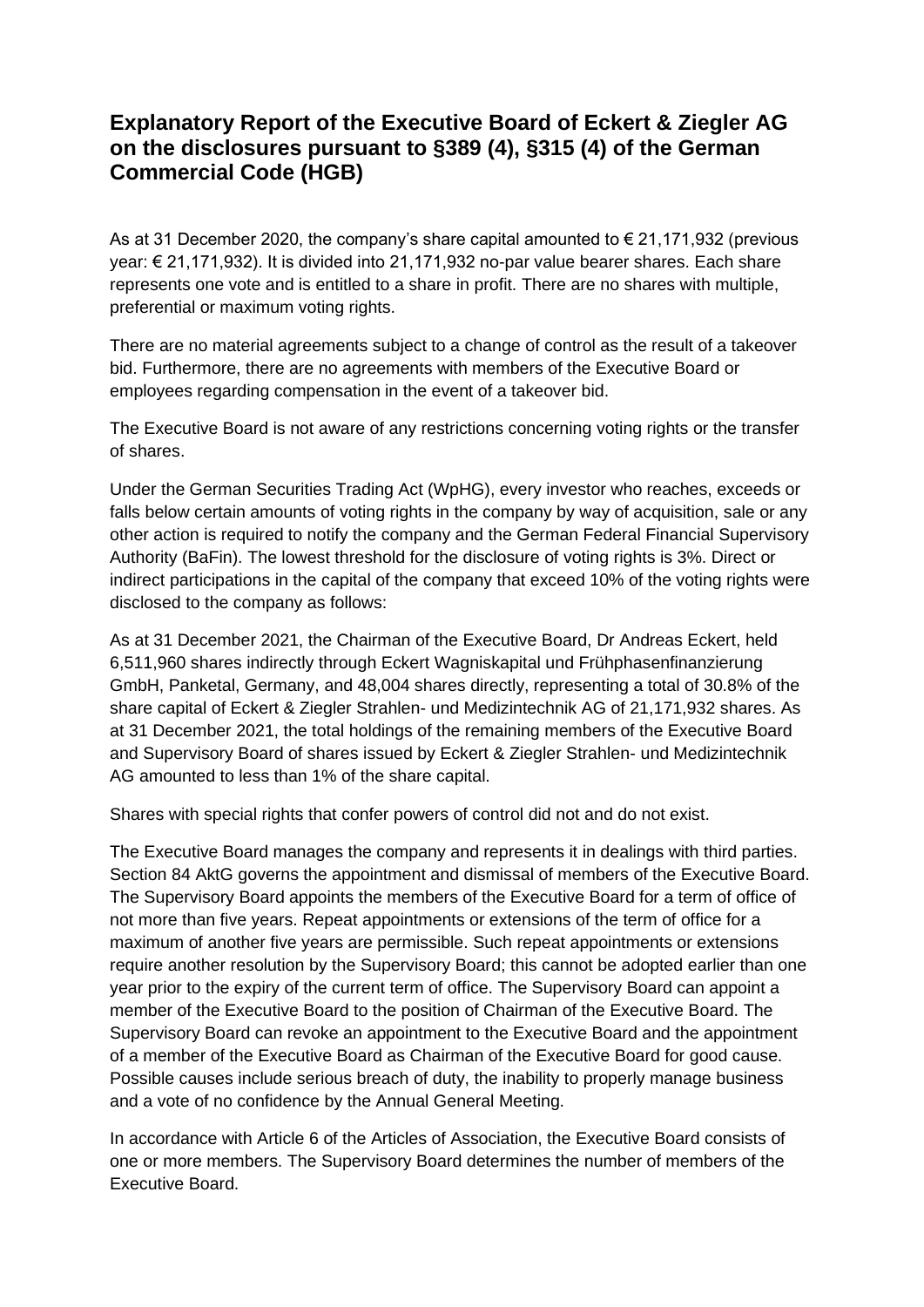The Articles of Association contain general provisions on the form of the company. Pursuant to Section 179 AktG, any amendments to the Articles of Association are subject to the approval of the Annual General Meeting by at least a majority of three-quarters of the share capital represented at the time the resolution is adopted.

On 30 May 2018, the Annual General Meeting adopted a resolution which authorised the Executive Board, subject to the approval of the Supervisory Board, to increase the company's share capital on one or more occasions on or before 29 May 2023 by up to  $\epsilon$ 264,649 by issuing new no-par-value bearer shares in exchange for cash contributions and/or contributions in kind (Authorised Capital). As a general rule, the new shares are to be offered to shareholders for subscription; they may also be acquired by one or more financial institutions or similar companies on the condition that they offer them to the shareholders for subscription.

With the consent of the Supervisory Board, the Executive Board can:

- exclude shareholders' subscription rights up to an amount not exceeding 10% of the share capital existing at the time of the exercise of this authorisation in order to issue the new shares in exchange for cash contributions at an issue price that is not significantly lower than the market price of the company's shares of the same class that are already listed. Treasury shares of the company that are sold during the period of this authorisation under exclusion of shareholders' subscription rights in direct or analogous application of Section 186 (3) sentence 4 of the German Stock Corporation Act (AktG) will be counted towards this 10% limit. Furthermore, when calculating the 10% limit, shares issued or to be issued during the period of this authorisation to service convertible bonds and/or bonds with warrants must be taken into account provided that the bonds were issued under exclusion of subscription rights in analogous application of Section 186 (3) sentence 4 AktG;
- exclude shareholders' subscription rights for the purpose of acquiring contributions in kind, in particular through the acquisition of companies or participations in companies or through the acquisition of other assets, including rights and claims, if the acquisition is in the company's best interest and should be completed in exchange for the issue of shares in the company;
- exclude shareholders' subscription rights to the extent necessary to grant holders of convertible bonds and/or bonds with warrants issued by the company or its subsidiaries a subscription right to new shares to the extent to which they would be entitled after exercising their conversion or option rights;
- exclude shareholders' subscription rights to offer the new shares to employees of the company or its affiliated companies in return for cash contributions;
- exclude shareholders' subscription rights to compensate for fractional amounts.

In addition, the Executive Board is authorised, with the approval of the Supervisory Board, to specify further details pertaining to the capital increase and its implementation, particularly the substance of the rights attached to the shares and the other terms of the issue, including the issue price. The Supervisory Board is authorised to amend the Articles of Association after the capital increase is completed and, if the company does not issue shares up to the full amount of the Authorised Capital by 29 May 2023, after the end of the authorisation period.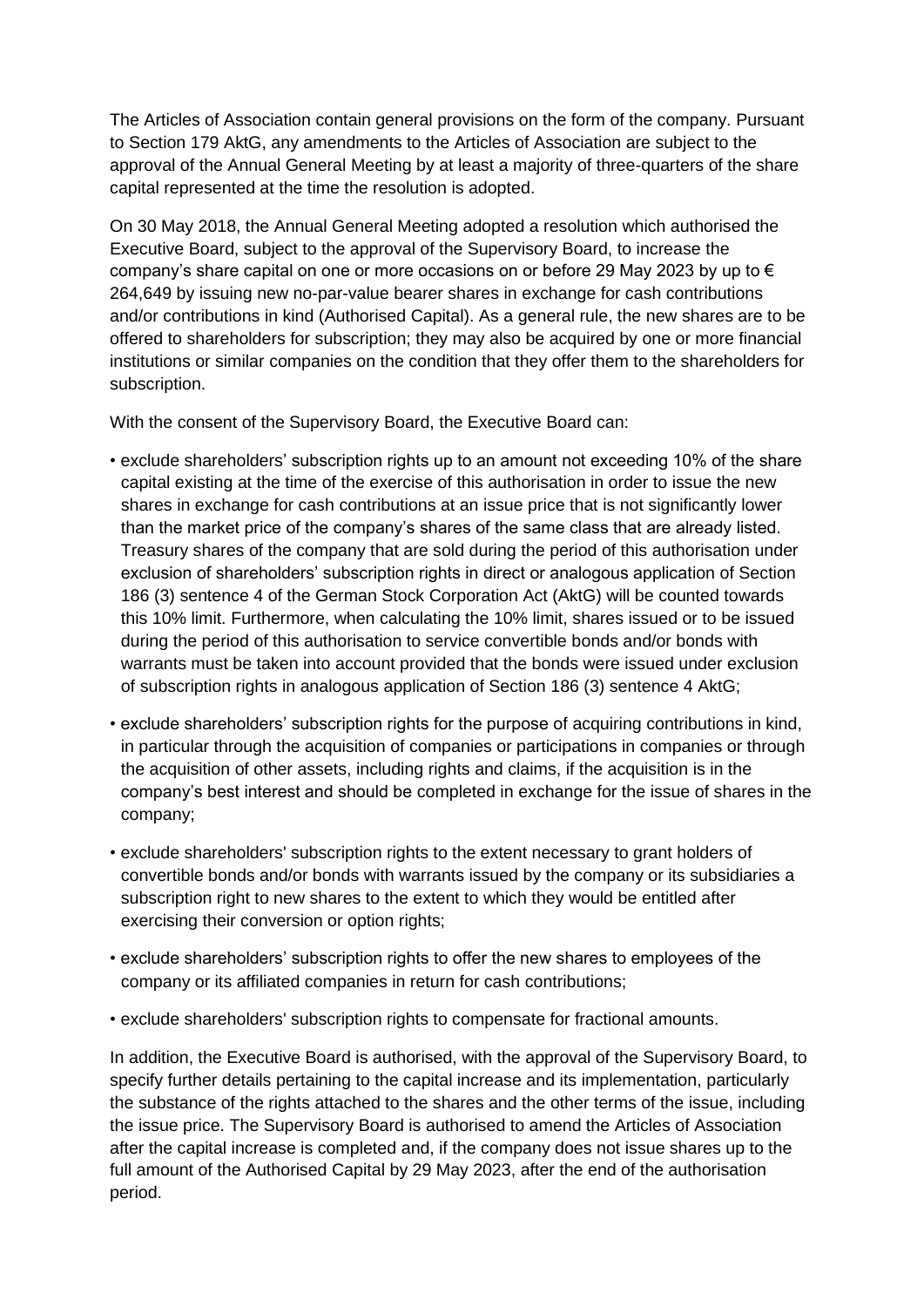By resolution of the Annual General Meeting held on 30 May 2018, the Executive Board is authorised to acquire treasury shares on or before 29 May 2023 up to a total of 10% of the share capital existing at the time the resolution is adopted or – should this be lower – upon exercise of the authorisation. The acquired shares, together with other treasury shares held by the company or attributable to it pursuant to Sections 71d and 71e AktG, may not at any time account for more than 10% of the respective share capital. The authorisation may be exercised in whole or in part, on one or more occasions, in pursuit of one or more purposes by the company or the Group companies, or by third parties on their behalf. The shares may be acquired – at the discretion of the Executive Board – on the stock exchange or by means of a public acquisition offer or a public request to make such an offer.

- If the shares are acquired on the stock exchange, the purchase price per share paid by the company (not including ancillary acquisition costs) may not exceed by more than 10% or fall below by more than 25% the average closing price of the company's stock in the electronic trading system Exchange Electronic Trading (Xetra) (or corresponding successor system) on the Frankfurt Stock Exchange on the last five trading days preceding the acquisition.
- If the shares are acquired on the basis of a public acquisition offer or a public request to make such an offer, the purchase price offered and paid for a share (not including ancillary acquisition costs) may be up to 20% higher or 20% lower than the highest closing price of the company's stock in the electronic trading system Exchange Electronic Trading (Xetra) (or corresponding successor system) on the Frankfurt Stock Exchange on the third trading day prior to publication of the purchase offer. The acquisition offer or the public request to make such an offer may provide for other conditions. The acquisition offer may be modified if the trading price diverges significantly from the offered acquisition price or from the boundary values of any offered price range following publication of the acquisition offer or the public request to make such an offer. In such case, the cut-off date is the day on which the decision by the Executive Board to adjust the offer or the request to make such an offer is published. In the case of a public acquisition offer, the company will make an offer to all shareholders in accordance with their shareholding ratio. The volume of the public acquisition offer may be limited. If the total subscription to the offer exceeds this volume, or in the case of a request to make such an offer, multiple offers are not all accepted, the acquisition takes place – under partial exclusion of any right to tender – in proportion to the tendered shares (tender ratios) instead of in proportion to the holding of the tendering shareholders (shareholding ratio). Similarly, in order to avoid fractional amounts, provision may be made for commercial rounding and preferred consideration of small quantities of up to 100 shares for the purpose of acquiring tendered shares of the company per shareholder, under partial exclusion of any right of the shareholders to tender.
- The Executive Board is authorised to use shares of the company acquired on the basis of this authorisation for all purposes permitted by law. In particular, the Executive Board may sell them through the stock exchange or an offer made to all shareholders. The uses include but are not limited to the following purposes:
- The shares may be redeemed without the redemption or its implementation requiring another resolution of the Annual General Meeting. They may also be redeemed in a simplified procedure without a capital reduction by adjusting the proportionate arithmetical amount of the remaining no-par-value shares in the company's share capital. The cancellation may be limited to part of the acquired shares. The authorisation to redeem